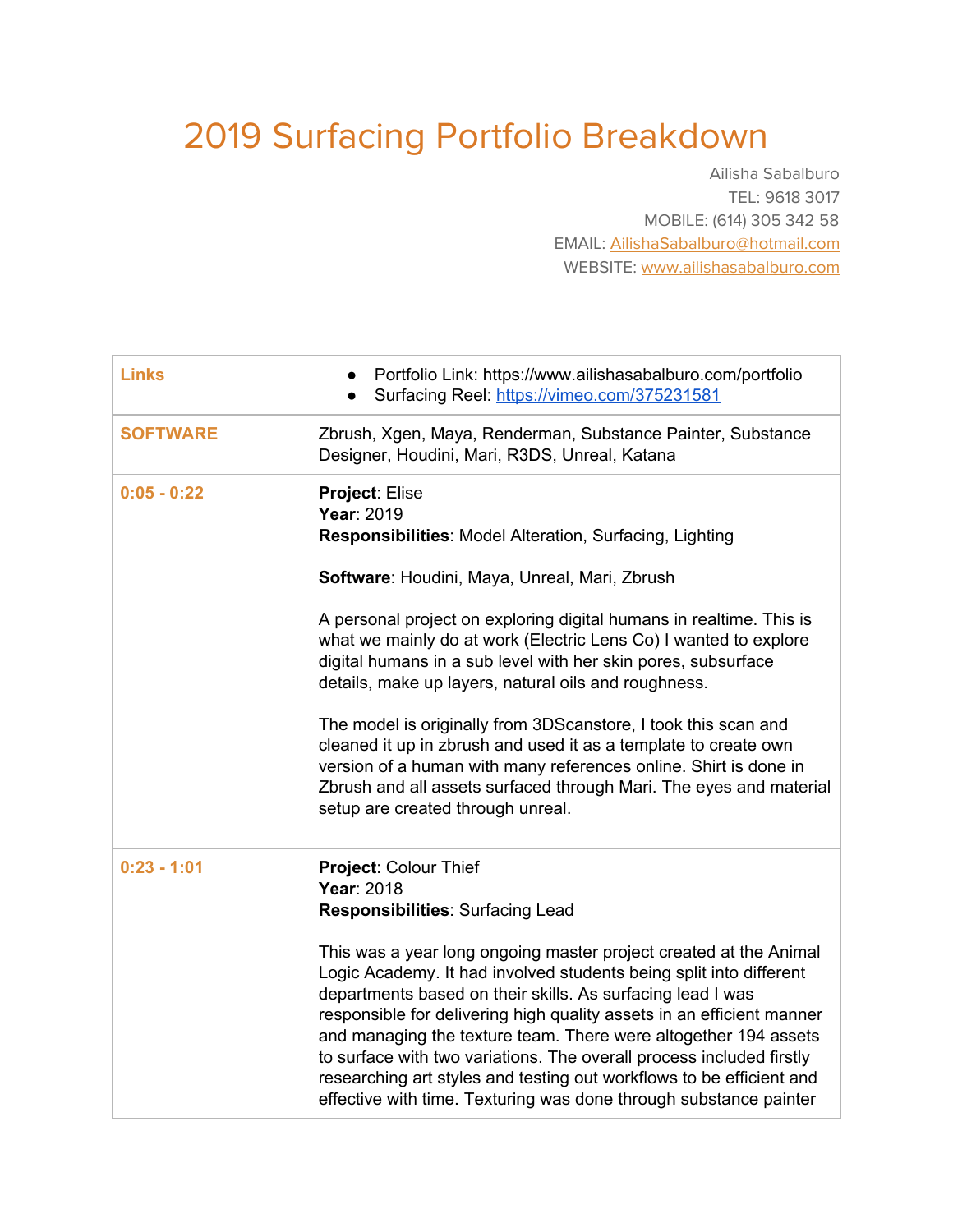|               | with a PBR template to ensure the assets are realistic and working<br>well with the custom HDR. The texture maps exported are then<br>rendered through renderman in Katana as a turntable.                                                                                          |
|---------------|-------------------------------------------------------------------------------------------------------------------------------------------------------------------------------------------------------------------------------------------------------------------------------------|
|               | <b>Shot Description</b>                                                                                                                                                                                                                                                             |
|               | Lighting: Jemima Blackman<br>Comping: Jemima Blackman<br>Main Character Modeller: Jessica Lubbe<br>Cathedral Modeller: Muhammad Muzammil<br><b>Building Modeller: Muhammad Muzammil</b><br><b>Technical Lead: Daniel Flood</b>                                                      |
| $1:02 - 1:12$ | Project: Clock<br>Year: 2019<br><b>Responsibilities: All Aspects</b>                                                                                                                                                                                                                |
|               | Software: Maya, renderman, substance painter, zbrush                                                                                                                                                                                                                                |
|               | This project is a continuation asset from Marie Antoinette. Following<br>a Baroque style, the clock reflects the interior environment of<br>Versailles. The photorealistic prop is rendered through Renderman<br>and modelled through Zbrush. Retopology was completed in Maya.     |
| $1:13 - 1:26$ | Project: Fireplace<br>Year: 2018<br><b>Responsibilities: All Assets</b>                                                                                                                                                                                                             |
|               | Software: Maya, renderman, substance painter, zbrush                                                                                                                                                                                                                                |
|               | This project is a continuation asset from Marie Antoinette. Following<br>a Baroque style, the fireplace reflects the interior environment of<br>Versailles. The photorealistic prop is rendered through Renderman<br>and modelled through Zbrush. Retopology was completed in Maya. |
| $1:27 -$      | Project: Blis<br>Year: 2019<br>Responsibilities: Surfacing and Lighting                                                                                                                                                                                                             |
|               | Software: Maya, Unreal, Substance Painter, Substance Designer                                                                                                                                                                                                                       |
|               | A client project done within Electric Lens Co, 'Blis' is a new oral<br>probiotics. This advertisement was done in realtime to allow clients<br>to come in the office and receive real time feedback.                                                                                |